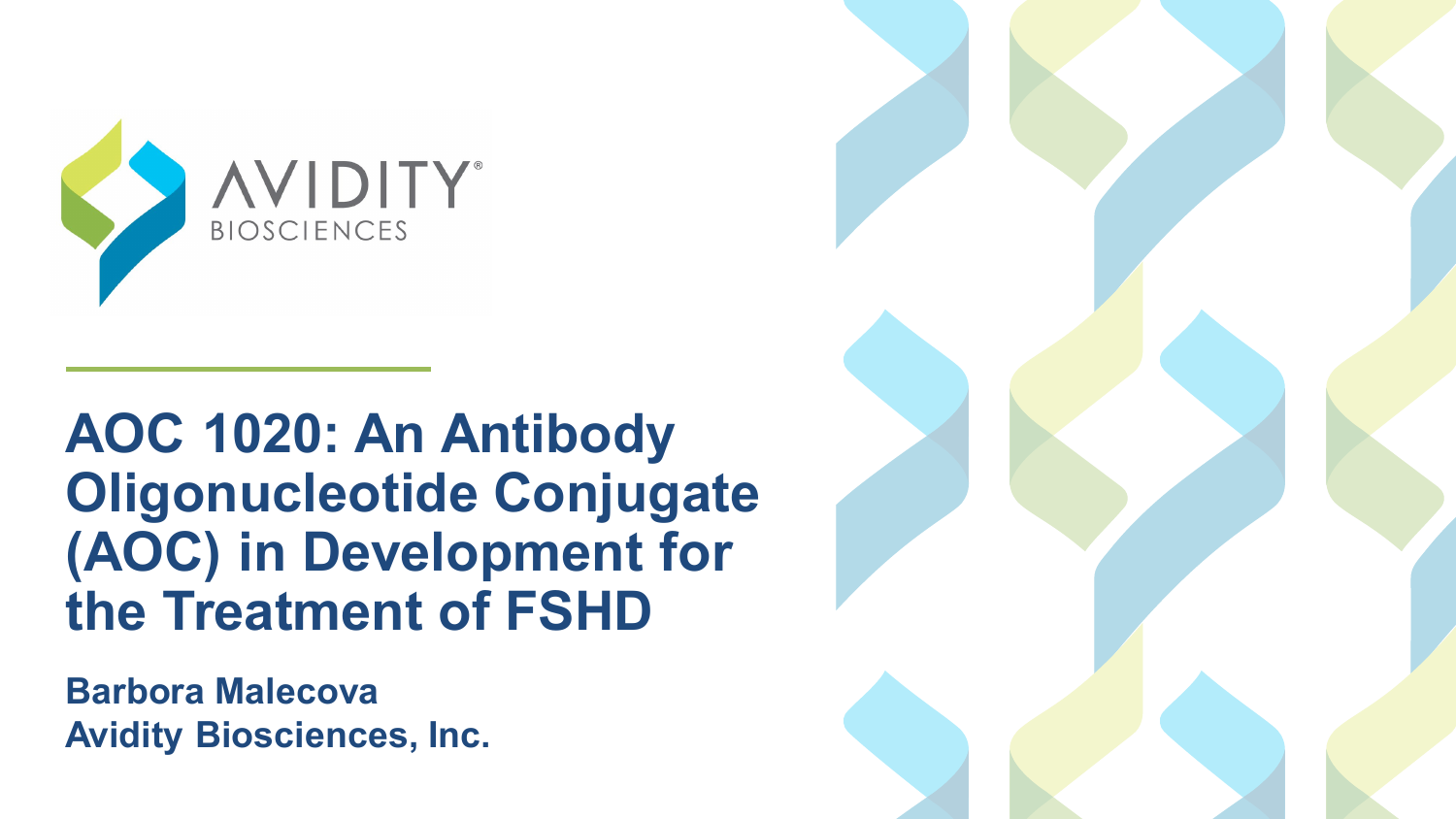### FSHD is Caused by Aberrant Expression of DUX4 in Muscle *DUX4 activates genes that are toxic to muscle cells*





1. Lemmers RJLF, et al. *Science.* 2010;329(5999):1650–1653; 2. Snider L, et al. *PLoS Genet*. 2010;6(10):e1001181; 3. Ansseau E, et al. *Genes (Basel)*. 2017;8(3):93; 4. Jiang S, et al. *PLoS Genet*. 2020;16(5):e1008754.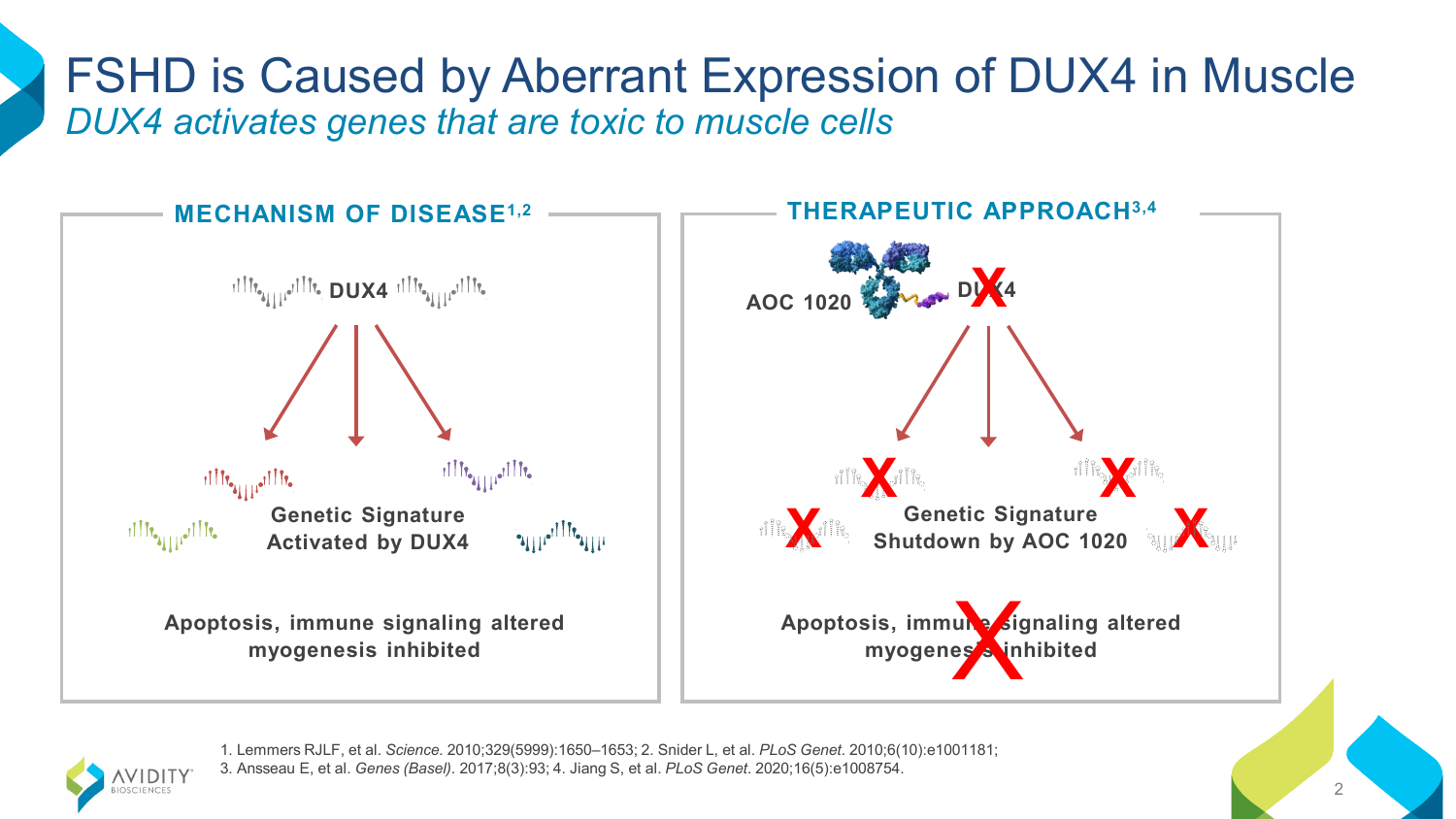# Avidity's AOC 1020 Targets DUX4 mRNA for Degradation and Eliminates the Cause of FSHD

### **AOC 1020 - ANTIBODY OLIGONUCLEOTIDE CONJUGATE**



- AOCs represent a new class of therapeutics allowing delivery of oligonucleotides to target tissues
- Avidity's AOCs combine proven technologies of monoclonal antibodies and oligonucleotides
	- Specificity of targeting
	- Potency & precision of oligonucleotides
	- Targets tissues with potent and durable agents
- We optimized each of component of AOCs and engineered the molecules to maximize activity, durability, and safety
	- **► TfR1 mAb:** monoclonal antibody directed to human transferrin receptor 1 (TfR1), optimized through engineering to be effector function null, epitope selection for optimal activity, highly efficient delivery to muscle
	- **Linker:** non-cleavable, enhanced for safety and durability, optimized ratio of oligonucleotides to antibodies
	- **siDUX4.6:** DUX4 mRNA targeting siRNA; engineered and stabilized to withstand lysosomal enzymes, selected for potency and specificity and modified to diminish off-target effects

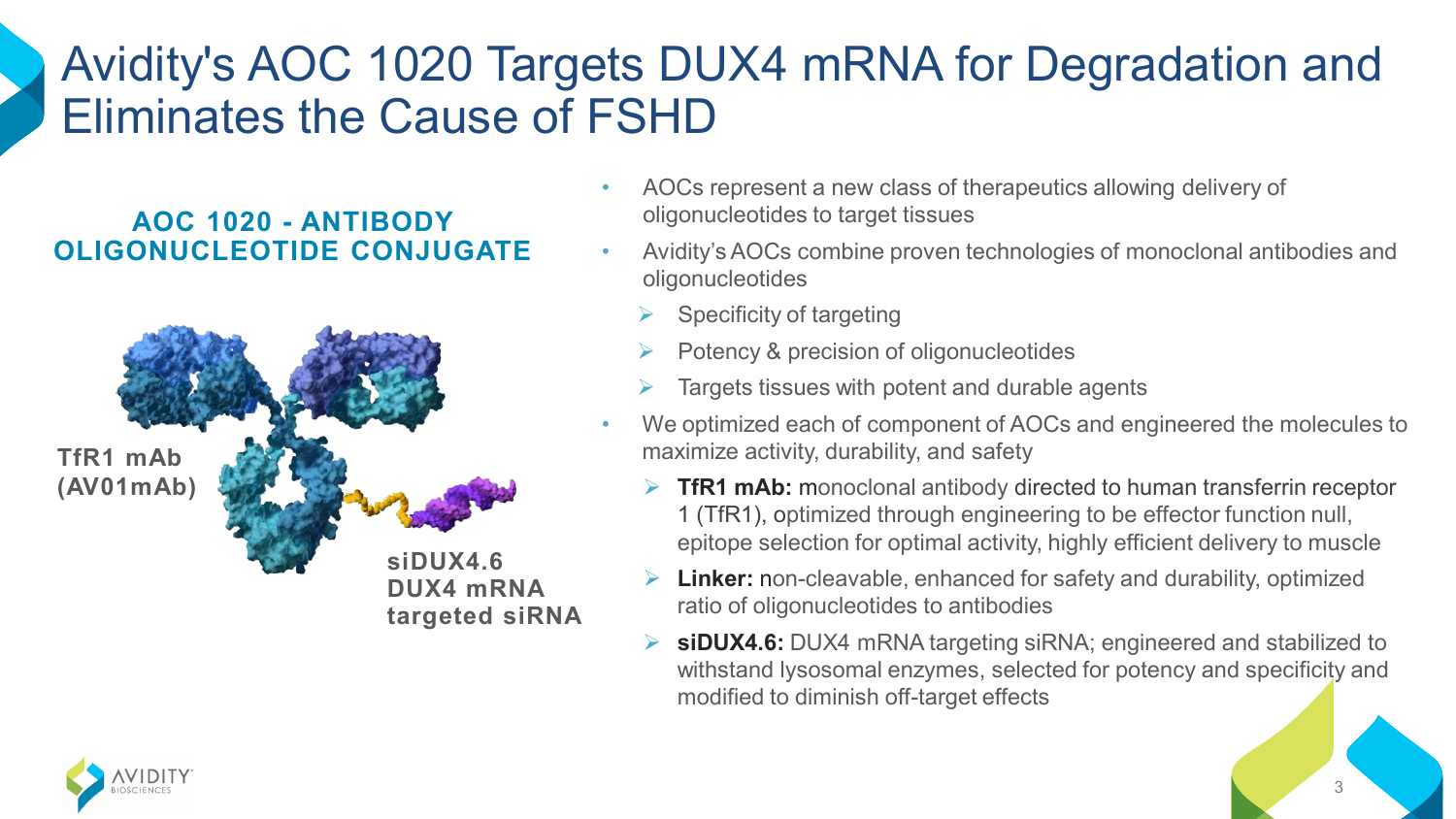# Development of AOC 1020 as a Potent and Specific Inhibitor of DUX4 Expression

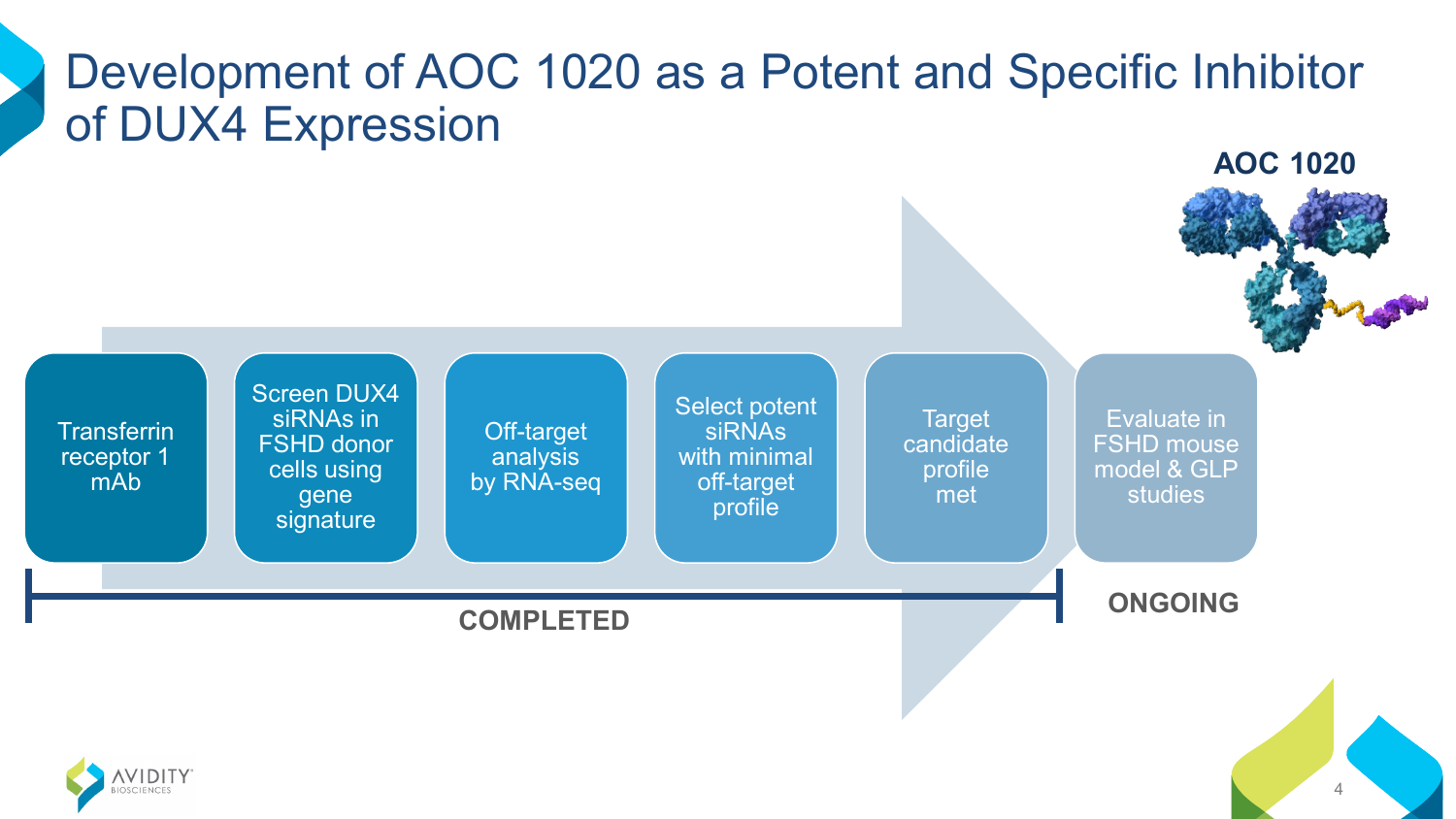# Lead siRNA Sequence siDUX4.6 Inhibits DUX4-Regulated Genes in FSHD Patient-Derived Muscle Cells

**Sub-Nanomolar Potency of the siDUX4.6 Sequence**  *In Vitro* **in FSHD Primary Patient-Derived Myotubes**

**siDUX4.6 Sequence Inhibits SLC34A2 Protein Expression by >75% in FSHD Donor Myotubes**



- Robust downregulation of DUX4-regulated genes was observed with the lead siDUX4.6 siRNAs in FSHD donor myotubes *in vitro*
- FSHD Composite is a mean expression of DUX4-regulated genes KHDC1L, LEUTX, MBD3L2, ZSCAN4

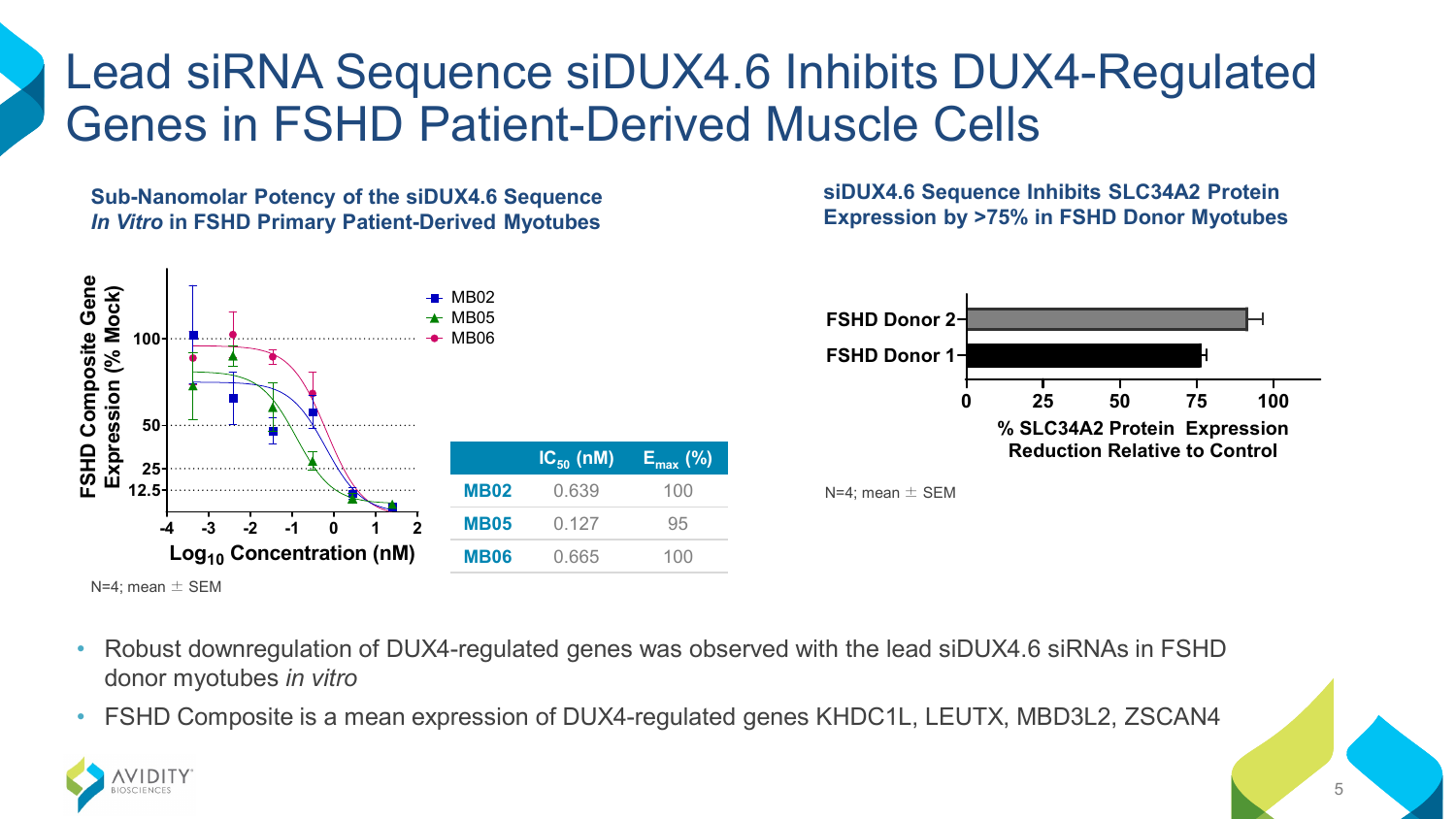### siDUX4.6 Shows Potent Inhibition of DUX4-Regulated Genes in Transgenic Mouse Model of FSHD for 8 Weeks *Dose-dependent inhibition of DUX4-regulated genes in skeletal muscles*



ACTA1-MCM; FLExDUX4 mouse model of FSHD N = 5 (\*N=3; \*\*N=4); mean  $\pm$  SEM

- The siRNA clinical candidate siDUX4.6 demonstrated activity *in vivo* towards the human DUX4 mRNA, measured by downregulation of DUX4-regulated mouse genes Wfdc3, Ilvbl, Slc15a2, Sord.
- Approximately a 75% reduction in DUX4 responsive genes was induced after a single systemic IV administration of 6 mg/kg of siRNA within the AOC (mTfR1-siDUX4.6)

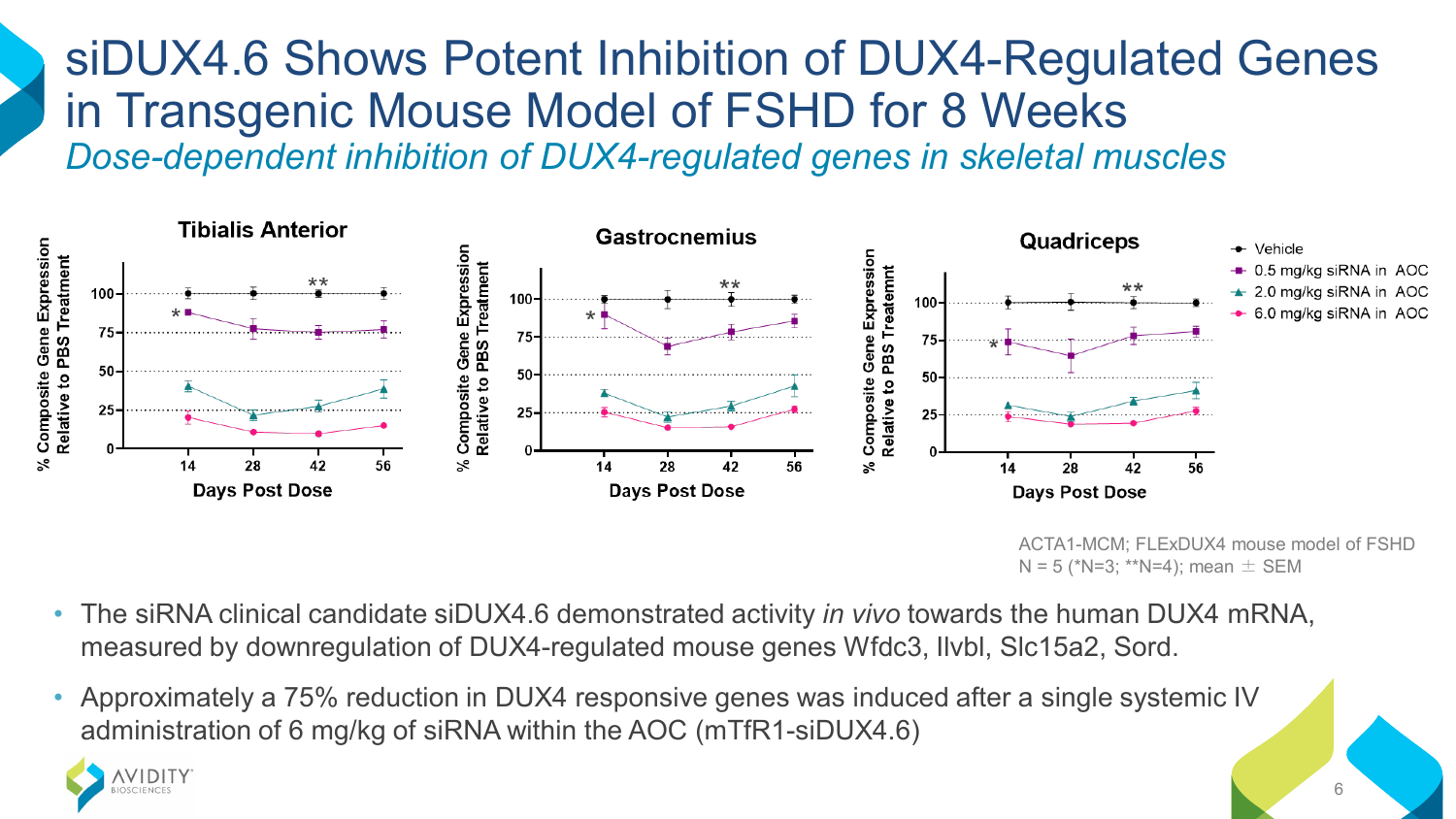## Single Intravenous Treatment with DUX4 AOC Prevents Disease Phenotype Development in FSHD Mouse Model









5: ACTA1-MCM; FLExDUX4, TMX, DUX4 AOC 8 mg/kg (siRNA) 4: ACTA1-MCM; FLExDUX4, TMX, DUX4 AOC 2 mg/kg (siRNA)

1: ACTA1-MCM, VEH, PBS

3: ACTA1-MCM; FLExDUX4, TMX, PBS 2: ACTA1-MCM; FLExDUX4, VEH, PBS





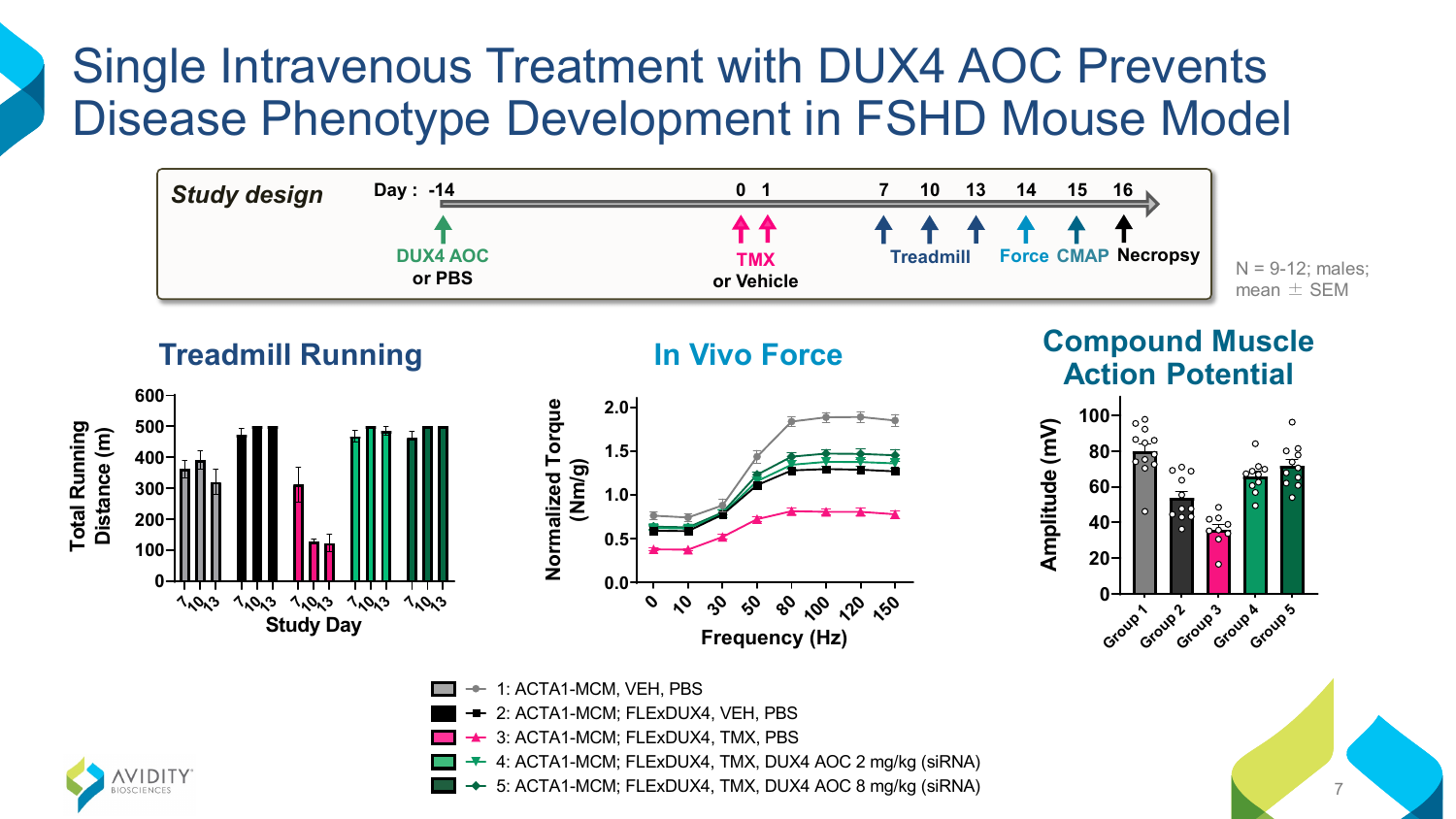## Single Dose of DUX4 AOC Inhibits DUX4-Regulated Gene Expression in Muscle of Tamoxifen-Induced FSHD Mouse Model



### **Tibialis Anterior**



- 1: ACTA1-MCM, VEH, PBS 5: ACTA1-MCM; FLExDUX4, TMX, DUX4 AOC 8 mg/kg (siRNA) 4: ACTA1-MCM; FLExDUX4, TMX, DUX4 AOC 2 mg/kg (siRNA) 3: ACTA1-MCM; FLExDUX4, TMX, PBS 2: ACTA1-MCM; FLExDUX4, VEH, PBS
	- The siRNA clinical candidate siDUX4.6 robustly inhibits expression of DUX4-regulated mouse genes (Wfdc3, Ilvbl, Slc15a2, Sord) in skeletal muscle 1 month after single IV administration at therapeutically relevant doses.

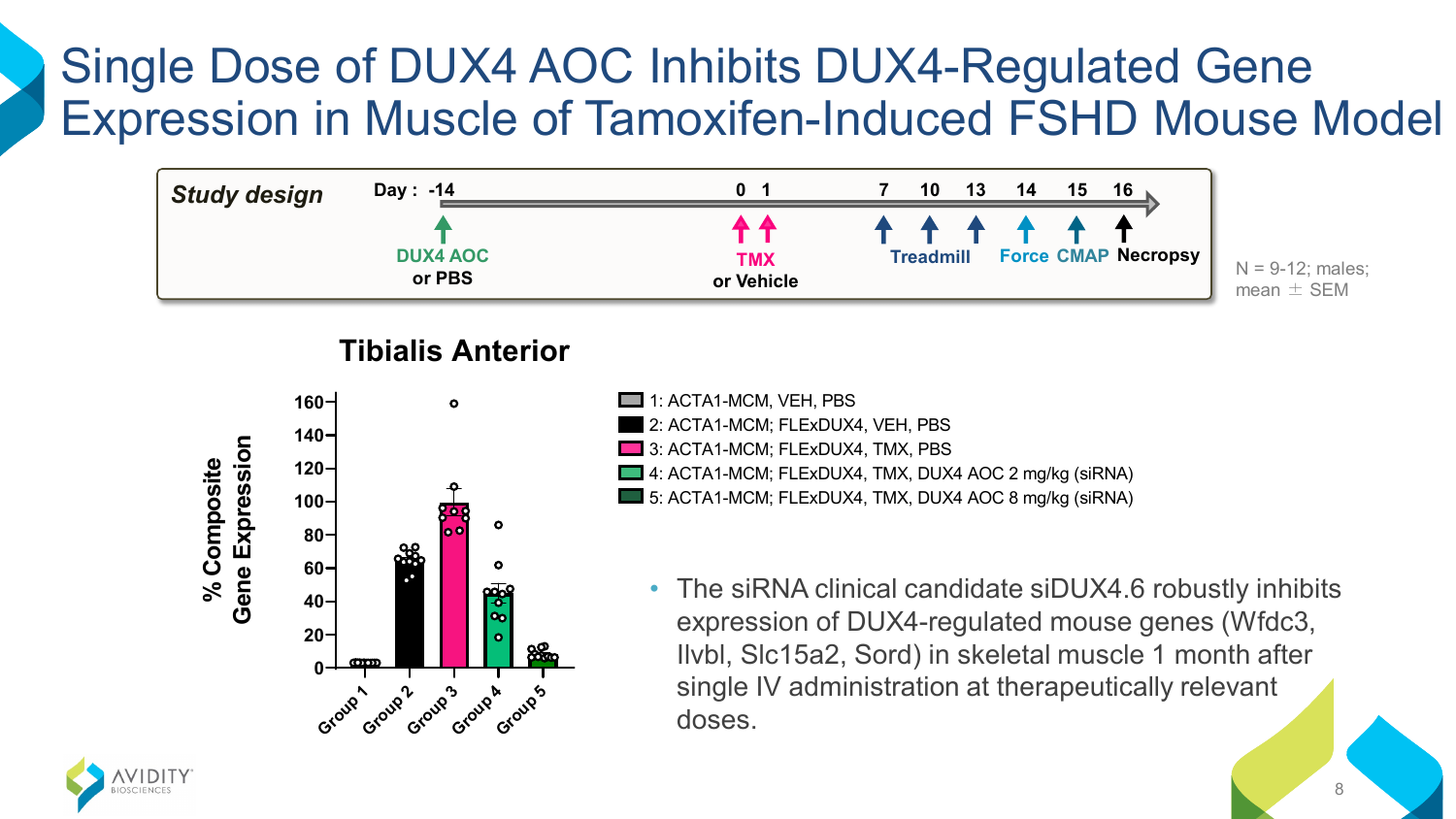# AOC 1020 PK Results in NHP Muscle Tissue Support an Infrequent Dosing Regimen for FSHD Patients



- AOC 1020 produced dose-dependent increase in siRNA tissue exposure in skeletal muscle tissues following single systemic IV doses
- The muscle tissue concentration for siDUX4.6 in NHP at therapeutically relevant doses is above IC50 values that we typically observed for other TfR1-based AOCs
- Based on our data, we anticipate this will allow for an infrequent dose schedule in the clinic

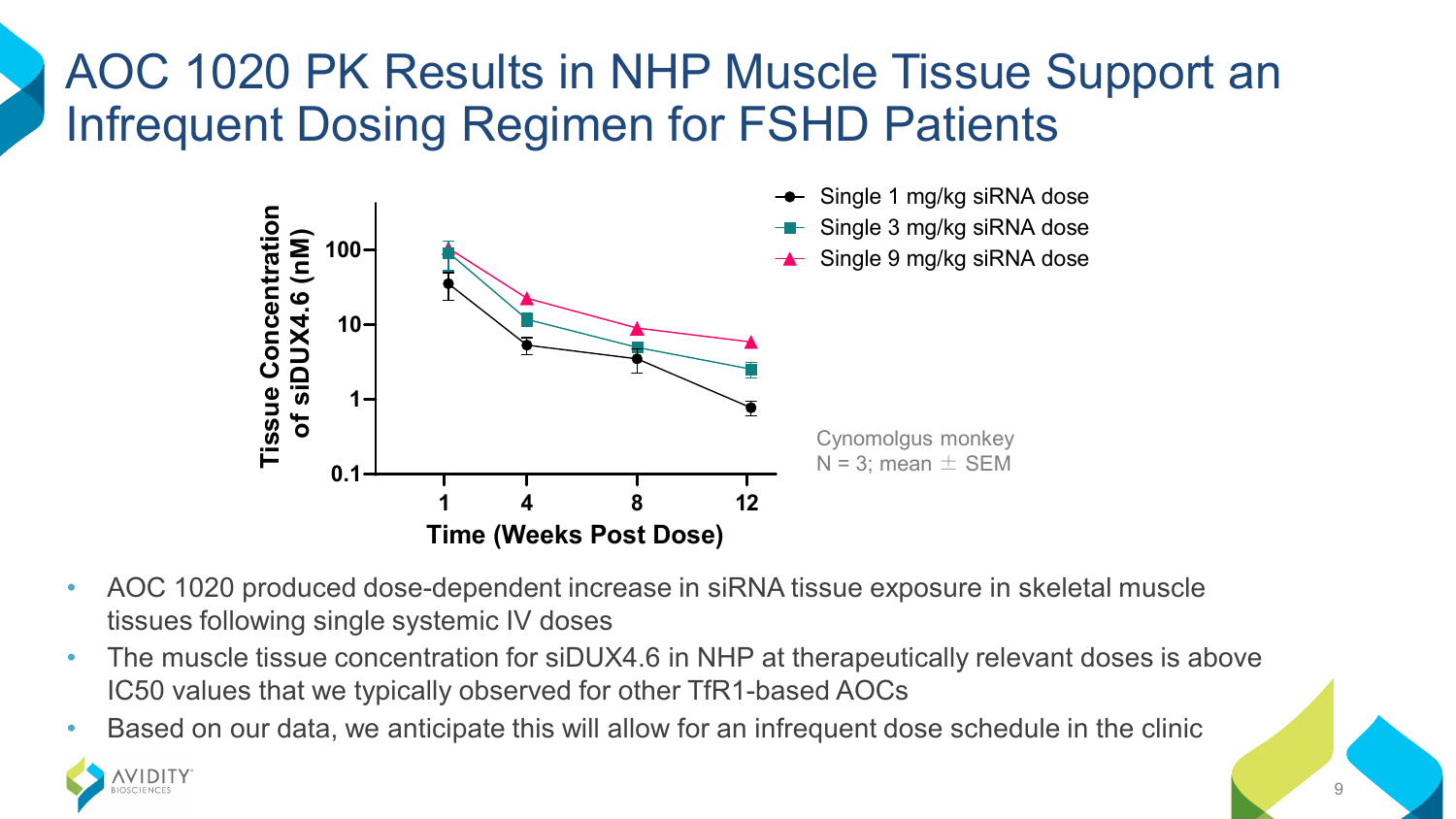# AOC 1020 is On-Track to be in the Clinic by the End of 2022

### • siDUX4.6:

- Was selected as clinical candidate siRNA targeting DUX4 mRNA, having an activity across all tested 11 FSHD patient-derived muscle cell lines, with a sub-nanomolar potency *in vitro*
- Demonstrates efficacy *in vitro* by downregulating a panel of known DUX4-regulated genes in FSHD patient-derived myotubes
- Demonstrates a dose-dependent activity and long duration of action (8 weeks) after single systemic IV dose *in vivo* in FSHD mouse model expressing human DUX4
- Prevents a muscle weakness development after 2 and 8 mg/kg (siRNA within AOC) single systemic IV dose in FSHD mouse model
- Has minimal seed-mediated off-target profile in human muscle cells
- AOC 1020 is currently in GLP toxicology studies
- Avidity is planning to enter the clinic with AOC 1020 for treatment of FSHD by end of 2022